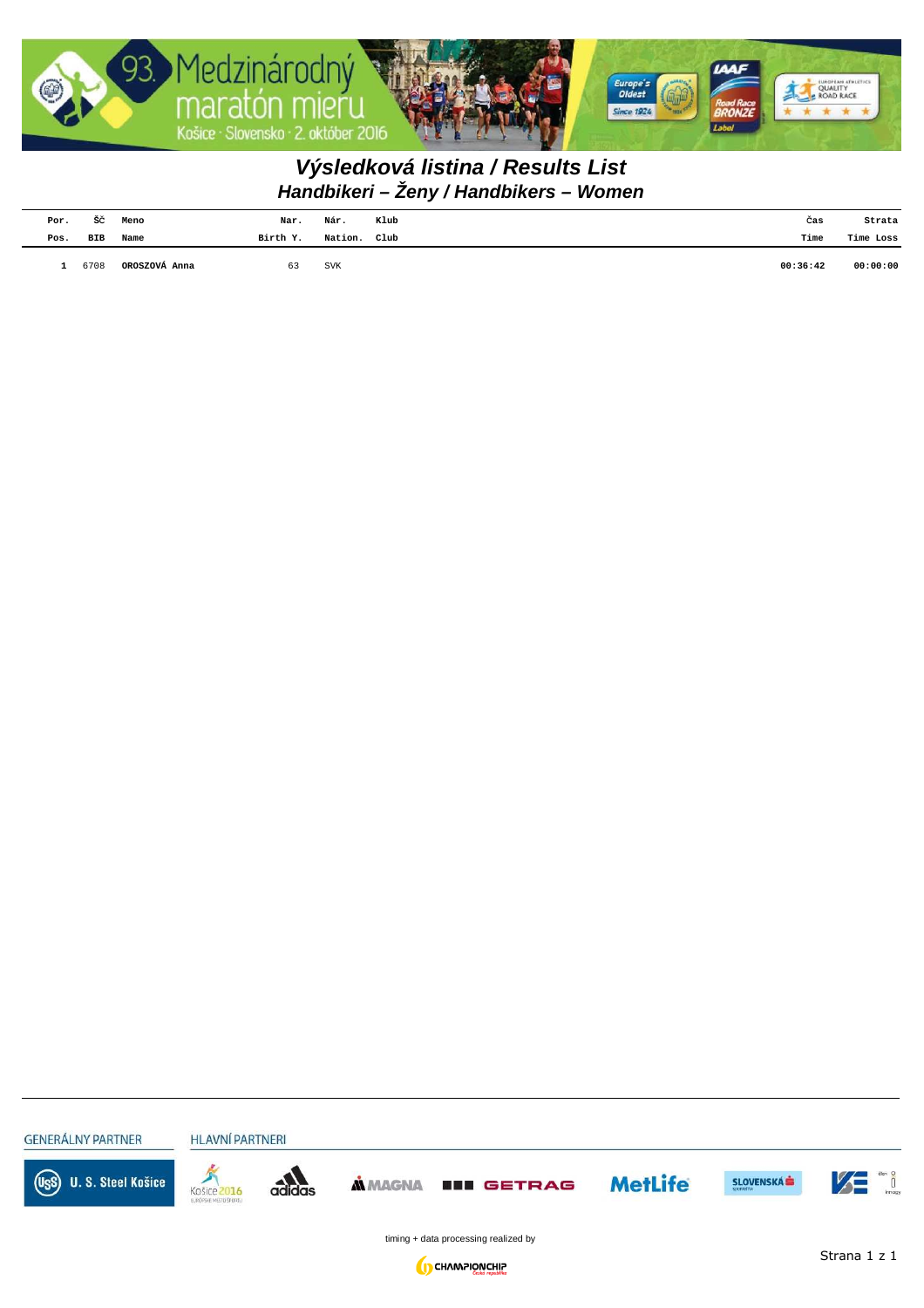

## **Handbikeri – Muži / Handbikers – Men Výsledková listina / Results List**

| Por.           | šč         | Meno              | Nar.     | Nár.         | Klub                                  | Čas      | Strata    |
|----------------|------------|-------------------|----------|--------------|---------------------------------------|----------|-----------|
| Pos.           | <b>BIB</b> | Name              | Birth Y. | Nation. Club |                                       | Time     | Time Loss |
|                |            |                   |          |              |                                       |          |           |
|                | 6703       | WILK Rafal        | 74       | POL          | STAL Rzeszow                          | 00:29:12 | 00:00:00  |
| $\overline{a}$ | 6701       | KUKLA Daniel      | 64       | <b>SVK</b>   | Handbike Team Slovakia                | 00:33:42 | 00:04:30  |
| 3              | 6714       | OREČNÝ Maroš      | 77       | <b>SVK</b>   | OZ Sila rúk východu                   | 00:33:42 | 00:04:30  |
| $\overline{4}$ | 6713       | WISNIEWSKI Marek  | 71       | POL          |                                       | 00:36:39 | 00:07:27  |
| 5              | 6711       | KUCHAR René       | 76       | <b>SVK</b>   |                                       | 00:36:41 | 00:07:29  |
| 6              | 6709       | HUDEC Miloš       | 77       | <b>SVK</b>   | Handbike Liptov                       | 00:36:50 | 00:07:38  |
| $7^{\circ}$    | 6710       | PANKUCH Stanislav | 67       | <b>SVK</b>   | Handbike team Slovakia                | 00:39:51 | 00:10:39  |
| 8              | 6712       | BOČKOR Ladislav   | 64       | <b>SVK</b>   | ZP. ĎUMBIER-LOPEJ<br>$\tilde{S}$ . K. | 00:40:33 | 00:11:21  |
| 9              | 6704       | DÓCI Vladimír     | 80       | <b>SVK</b>   |                                       | 01:00:51 | 00:31:39  |
|                |            |                   |          |              |                                       |          |           |

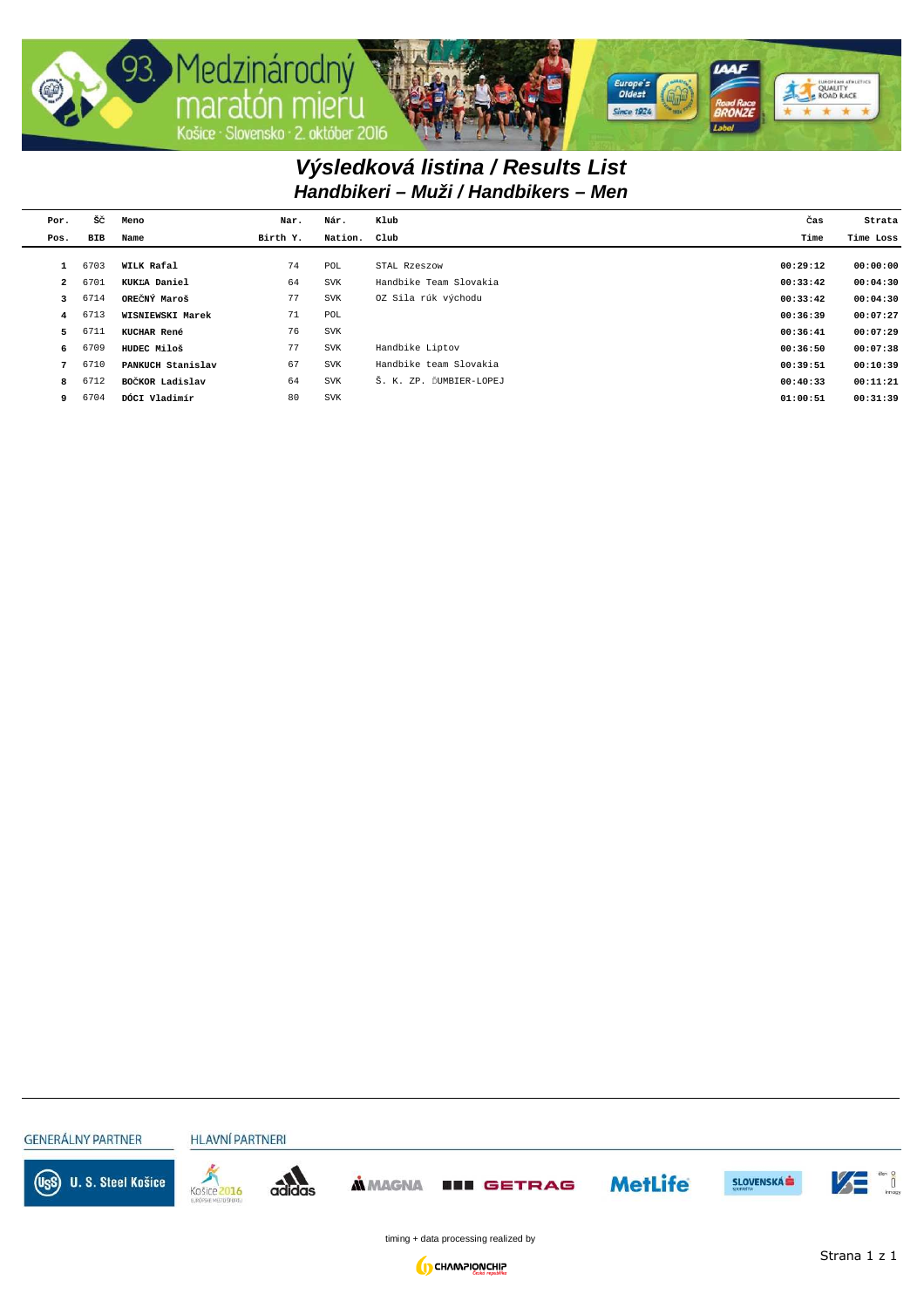

## **Vozi***č***kári – Ženy / Wheelchairs – Women Výsledková listina / Results List**

| Por. | šč   | Meno           | Nar.     | Nár.         | Klub | Cas      | Strata    |
|------|------|----------------|----------|--------------|------|----------|-----------|
| Pos. | BIB  | Name           | Birth Y. | Nation. Club |      | Time     | Time Loss |
|      | 6801 | KONTUĽOVÁ Dana | 98       | SVK          |      | 01:27:16 | 00:00:00  |